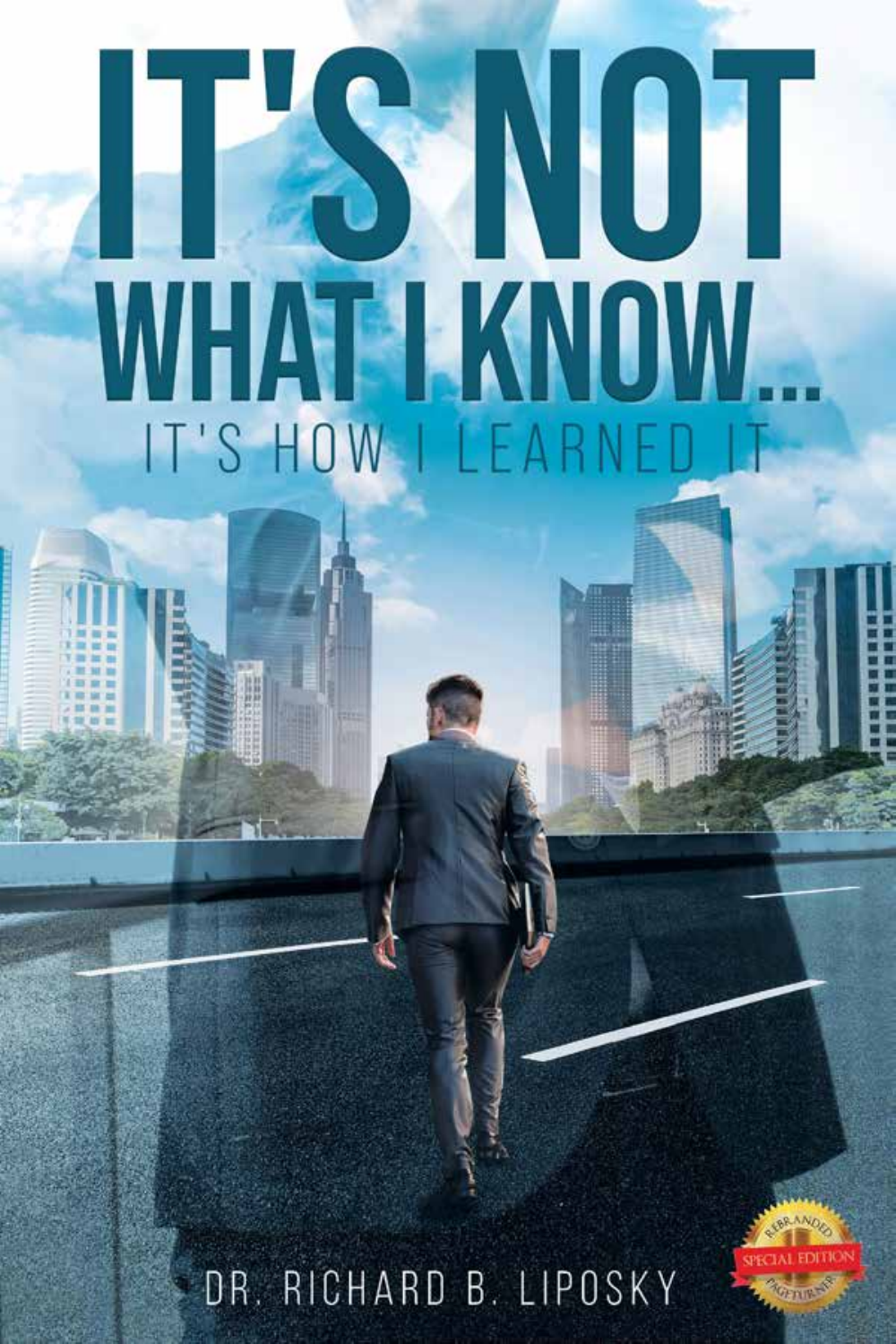# Chapter 2

# Recognition and Relevance: When We Feel We Count

When I look back at the driving forces in my life, at what made me come to conclusions and make decisions, there were many factors and incidents, but it seems that most were driven by a need for recognition . . . getting an "Atta boy!" Getting things done right, striving for perfection, being the best that I could be, and getting the recognition from a parent, friend, or colleague made it worthwhile. Later, as I began to grow personally, my puffed-up moments came when I was able to provide counsel, encouragement, and recognition to others for their accomplishments.

At first, I sought recognition and relevance. When I learned how important these elements were to the accomplishment of any goal, I gained personal recognition. It was the comfort that comes over you when you finally realize that you don't know everything and that the world does not revolve around you. It was no longer about me. It was about helping other people.

The process took many years, and finally recognition of me was no longer my motivating force. It was recognizing the accomplishments of others. If I helped others become successful, I could stick my chest out . . . my puffed-up moment. My self-esteem became a blend of enthusiasm and empathy, of honor and humility, of persistence and patience, and of listening and learning. *When you think you know, you probably don't. When you think you know everything, you don't. When you know that you know everything, it time to shut up, sit down, and listen.*

But is that so different than what drives most people in their lives? I believe we all strive for recognition. We have to believe we count. We must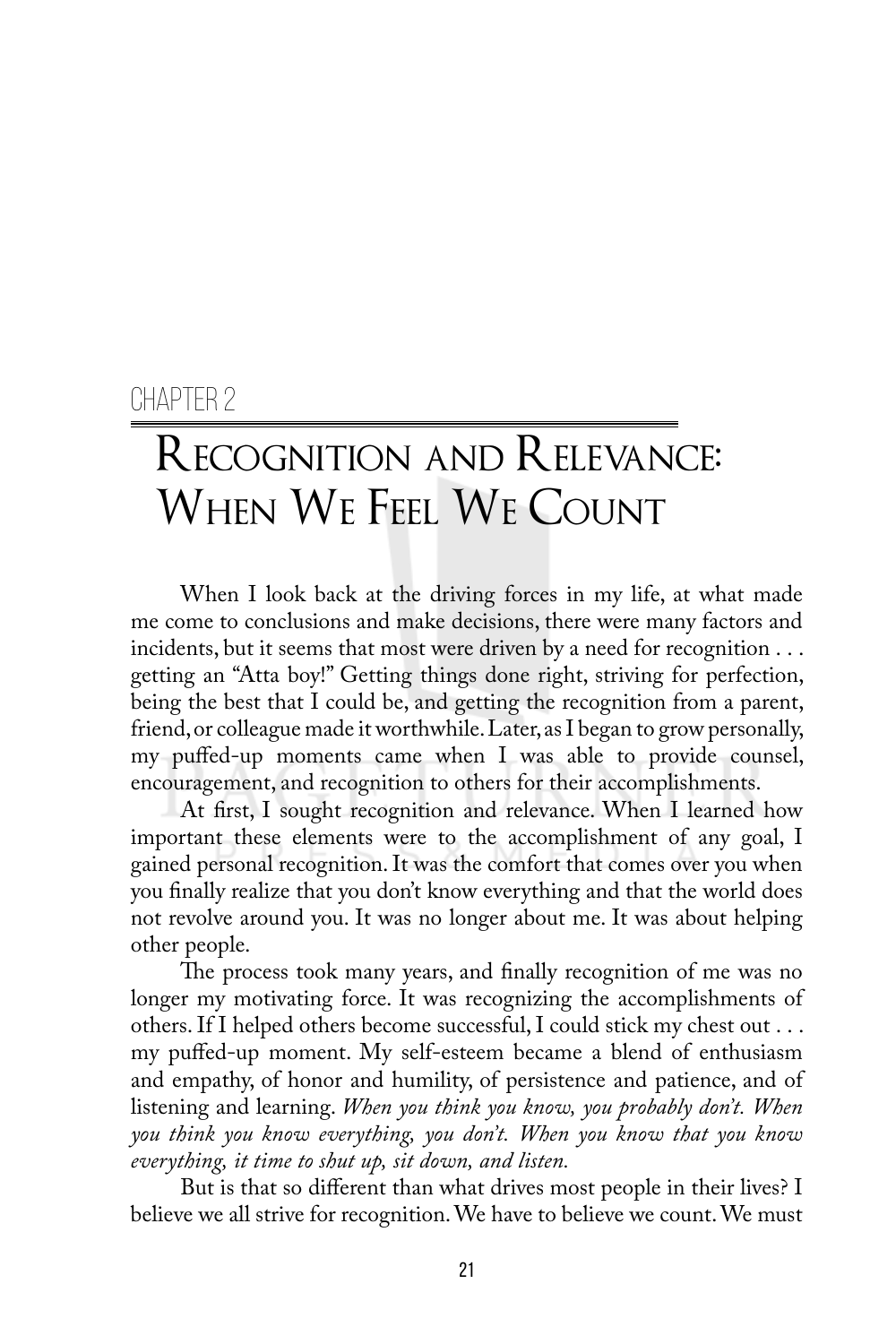feel that we are relevant in our family, society, and our circle of influence. We need signals in our life that reinforce that feeling and belief. It's not until we achieve it that we can begin to see it in others.

# Father's Wisdom

My dad said, "Get a good education, get a good job, then work for yourself. Be your own boss. Once you get an education, no one can take it away from you."

He said, "Use your head instead of your back. It will last a lot longer. It's harder to wear out."

Let's look at his advice. He didn't say that he would get me the education. He never graduated from high school. He could only teach me about life from his perspective. The message was that I would have to get the education. I would have to seek it out and learn.

There are only two places to learn . . . the books we read and the people we meet. Even though I didn't know at the time, my future was going to depend on the influence of the people with whom I associated. It would depend on my persistence to learn. See book list in bibliography

Dad said get a good job . . . whatever that is. It would be up to me to get the good job. No one would just give me the job. A job is only a means to survive. *You get paid what your employer feels it will cost him to replace you.* A job requires a skill for the task. In a job, you are working for someone else's vision. A job is the quick fix for survival.

A career, however, is a means to a lifestyle. A career demands vision, knowledge, skill, attitude, and persistence. A career is a long-term destination to a dream, vision, and lifestyle. So I would have to either learn a skill to have a job for survival, or I would have to pursue a vision of selfreliance by "working for myself." If it was to be, it was up to me.

I'm not sure my dad knew just how insightful and powerful his advice was. It would be useless if I didn't believe. What does this mean to a six or eight-year-old? I was learning it by example. I watched Dad develop ideas and start businesses, and he got me involved in my own paper route business at nine years old. I didn't know enough to not understand. I thought this was what I was supposed to do.

By the time we moved to the farm, I started hearing it more often. As a teenager, I reached that age where I already knew more than Dad. I thought I knew all about business. After all, I owned most of the cattle and all the hogs on the farm. I really didn't appreciate the business principles yet, but I progressed from "Get a good education" to "Go to college" and most importantly, "You can be anything that you want to be."

What great encouragement for a young person. But the one thing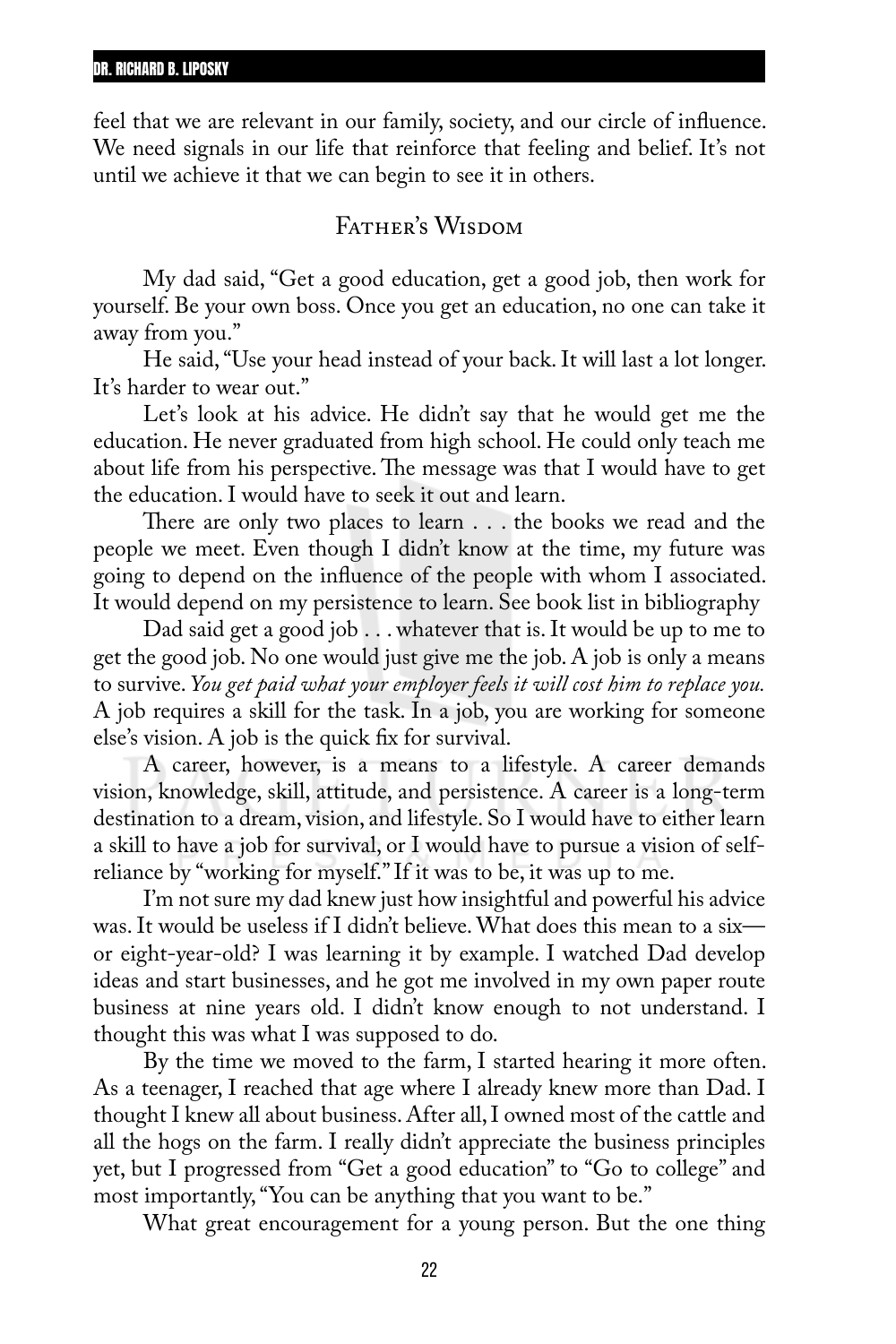that was missing was the verbal "Good job, Brian." Looking back, I knew Dad felt it, but he felt he needed to keep the pressure on in order to help his son become successful. Just "Good job." That's all I needed. I could plow a field for eight hours, and the best I got was "Rows are a little crooked" or "Why did you let it rain and let the bales of hay get wet?" It was tough. It was frustrating. It was disheartening at times. But I was determined to succeed and be my own boss . . . and to always be an encouragement to the people around me.

Was this determination for success because I wanted recognition or a lifestyle? I believe we all need recognition, but how we pursue, understand, and acclimate to recognition will determine the quality of our lifestyle.

So which comes first?

- 1. Do we determine the lifestyle that we want and gain recognition for our accomplishment?
- 2. Do we seek recognition in our life and let our pursuit of recognition determine our lifestyle?

# LEVELS OF RECOGNITION

There are five levels of recognition which can directly influence and/ or determine our lifestyle.

- 1. Recognition as a person . . . a human being
- 2. Recognition of our growth and development
- 3. Recognition of accomplishments
- 4. Recognition of achievements
- 5. Recognition of outstanding achievements

### 1. Recognition as a human being

It is a fundamental need that we feel that we are recognized as a human being. That recognition can come from within but also must come from our environment. You know you are a person, but do you feel that the people around you or that society knows that you are here? When do we know that we are here?

An infant feels basic recognition from its mother. Have you ever seen an abandoned kitten or puppy? Not until you pick them up do you notice a comfort come over them. They become part of something. In this case, they become part of your existence. It's basic and is applicable to the human being.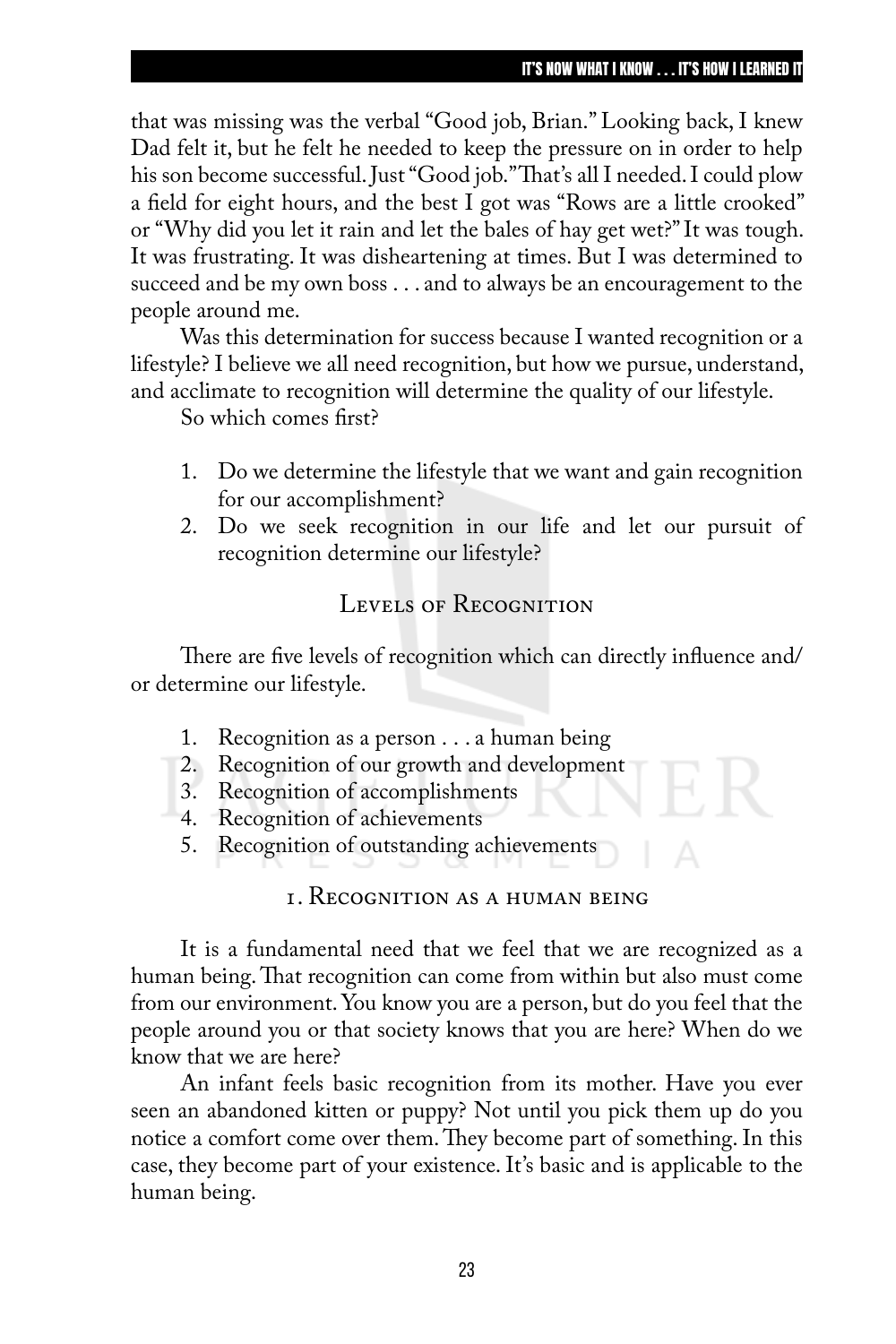#### DR. RICHARD B. LIPOSKY

In parts of the world where life is not valued and people are expendable, people will strive or fight for recognition. Animals have the "big dog," the leader of the pack. How did that dog become the leader? Through recognition. If he was not recognized as the leader by the rest of the pack, he would not have been the lead dog. If he felt he was the lead dog but was not recognized by the rest of the pack, he would not be the leader. He had to achieve recognition. Basic recognition is an animal instinct.

A baby calms down when his cries are recognized. A child often acts out for attention. "Just let me know that I'm here."

#### 2. Recognition during growth and development

We get recognition as we grow and develop. Simply getting a little taller, moving to the next shoe size, or getting to sit in the front seat are all part of growing up. We need to be recognized by others that we are a little taller. We know we are taller, but we want to have someone else acknowledge this development. That's what grandparents are for.

When no one notices our growth, we emphasize this development. "Mom, my shoes are tight." "There's no room in the car seat." "I can dunk the basketball." "I can beat you to the bus stop."  $I \dots$  seek recognition.

Growth and development will occur regardless of recognition, but we need to know that other people know we are growing. If we don't feel recognized, we may take steps to get that attention. Some people will do things to get attention. We might just see this as immaturity, but to the individual, it is fulfilling a need.

Suppose that a person not only does not get attention/recognition but is put down, thus making him feel less important. This will become a form of recognition that, if accepted, digested, and internalized, will be that individual's identity. We might identify them as having low self-esteem.

Can a person who has low self-esteem change? Can their interpersonal vision be changed? Absolutely! They weren't born with low self-esteem. They acquired it through lack of recognition or negative recognition. If they feel that they cannot achieve positive recognition, they will regress and acclimate to a low self-esteem.

Therefore, recognition is important during the growth and development of an individual. The type of recognition will greatly influence the emotional development of the individual. Positive recognition will lead to high self-esteem and greater achievements. Negative recognition will lead to low self-esteem and underachievement.

As we will see, recognition is a necessary part of our being. Without it, the individual will focus energy to get it. The type of recognition, positive or negative, will set the course and tempo of future achievements.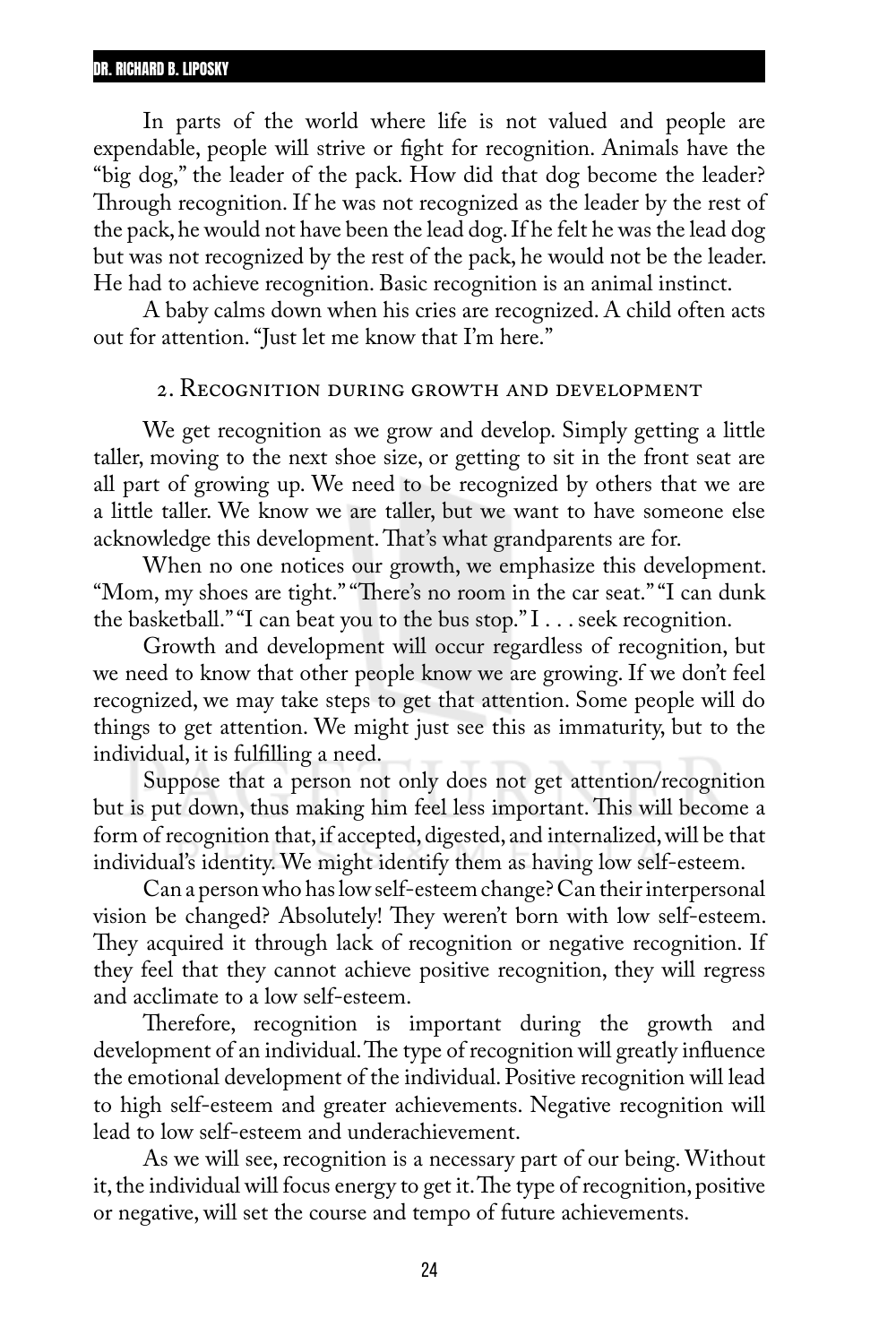#### 3. Recognition of accomplishments

I differentiate accomplishments from achievements in that accomplishments are reaching certain levels of growth, development, and personal and societal benchmarks. Learning to tie shoelaces is an accomplishment. Tying them so that they can be untied would be an achievement.

Graduating from high school may be an accomplishment. Graduating number 1 in the class is an achievement. It is all relevant. In some cases, having a school to go to may be an accomplishment and simply to complete a few grades may be an achievement. That said, the individual in a society without schools who has a school to go to is recognized for "going to school." That is an accomplishment. In a society with schools, where you are expected to go to school, graduation is an accomplishment. So accomplishments are individual and recognition reflects on the individual accomplishment.

The individual will progress through the recognition hierarchy based on the foundation created at the previous level. This progress will depend on the amount and type of previous recognition. It will be influenced by personal growth and development, societal and cultural factors, and past accomplishments.

If our growth and development is acknowledged as an achievement and we are recognized for these achievements, then this recognition will be part of our thinking.

## 4. Recognition of achievements

As accomplishments become recognized as achievements, the individual becomes energized. I'm not sure there are negative achievements, and thus positive recognition of a negative achievement may be an oxymoron. It is important that the individual who strives to achieve does so for the sake of the achievement. If the achievement is simply for the recognition, then when they don't get the recognition, they act out for recognition and discount the achievement.

We see this in professional athletes, celebrities, and politicians who begin to believe their hype and get distracted from the great things that they have achieved and focus on recognition and status. *Personalrecognition, knowing oneself, is most important and is permanent. It is self-proclaimed and only changed from within.*

If you don't know who you are, you will depend on recognition from the people around you . . . from society. This type of recognition can be fleeting and fickle. The field goal kicker can kick fifty consecutive field